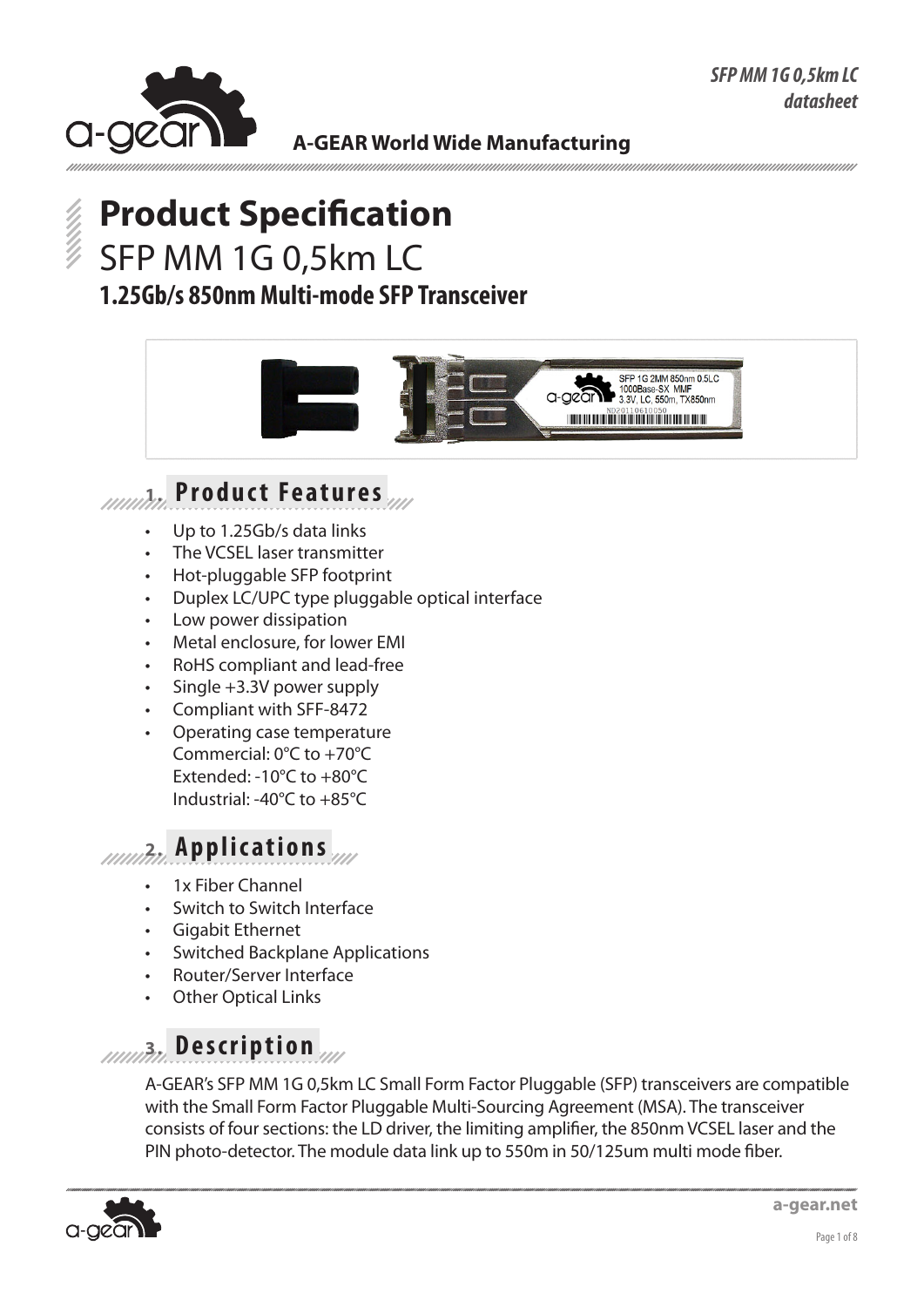

The optical output can be disabled by a TTL logic high-level input of Tx Disable, and the system also can disable the module via I2C. Tx Fault is provided to indicate that degradation of the laser. Loss of signal (LOS) output is provided to indicate the loss of an input optical signal of receiver or the link status with partner. The system can also get the LOS (or Link)/ Disable/Fault information via I2C register access.

### **4. Absolute Maximum Ratings**

| <b>Parameter</b>                       | Symbol        | Min.   | Max.      | Unit                            |
|----------------------------------------|---------------|--------|-----------|---------------------------------|
| <b>Storage Temperature</b>             | Ts            | $-40$  | 85        | °C                              |
| <b>Storage Ambient Humidity</b>        | НA            | 5      | 95        | $\%$                            |
| <b>Power Supply Voltage</b>            | Vcc           | $-0.5$ | 4         | V                               |
| <b>Signal Input Voltage</b>            |               | $-0.3$ | $Vcc+0.3$ | V                               |
| <b>Receiver Damage Threshold</b>       |               | $+3$   |           | dBm                             |
| <b>Lead Soldering Temperature/Time</b> | $T$ sol d     |        | 260/10    | $^{\circ}$ C/sec <sup>[1]</sup> |
| <b>Lead Soldering Temperature/Time</b> | <b>T</b> sold |        | 360/10    | $\mathrm{C/sec}$ <sup>[2]</sup> |

#### **Notes:**

[1] Suitable for wave soldering.

[2] Only for soldering by iron.

### **5. Recommended Operating Conditions**

| <b>Parameter</b>                     | Symbol                          | Min.           | <b>Typical</b> | Max.   | Unit                   |
|--------------------------------------|---------------------------------|----------------|----------------|--------|------------------------|
|                                      |                                 | $\overline{0}$ |                | 70 [1] |                        |
| <b>Ambient Operating Temperature</b> | TA                              | $-10$          |                | 80 [2] | $^{\circ}$ C           |
|                                      |                                 | $-40$          |                | 85 [3] |                        |
| <b>Ambient Humidity</b>              | <b>HA</b>                       | 5              |                | 70     | $\frac{0}{0}$ [4]      |
| <b>Power Supply Voltage</b>          | Vcc                             | 3.13           | 3.3            | 3.47   | V                      |
| <b>Power Supply Current</b>          | Icc                             |                |                | 280    | mA                     |
| <b>Power Supply Noise Rejection</b>  |                                 |                |                | 100    | $mVp-p$ <sup>[5]</sup> |
| <b>Data Rate</b>                     |                                 |                | 1250/1250      |        | Mbps <sup>[6]</sup>    |
| <b>Transmission Distance</b>         |                                 |                |                | 550    | M                      |
| <b>Coupled Fiber</b>                 | Multi mode fiber 50/125um G.651 |                |                |        |                        |

#### **Notes:**

- [1] SFP MM 1G 0,5km LC
- [2] SFP MM 1G 0,5km LC E
- [3] SFP MM 1G 0,5km LC A
- [4] Non-condensing

[5] 100Hz to 1MHz

[6] TX Rate/RX Rate

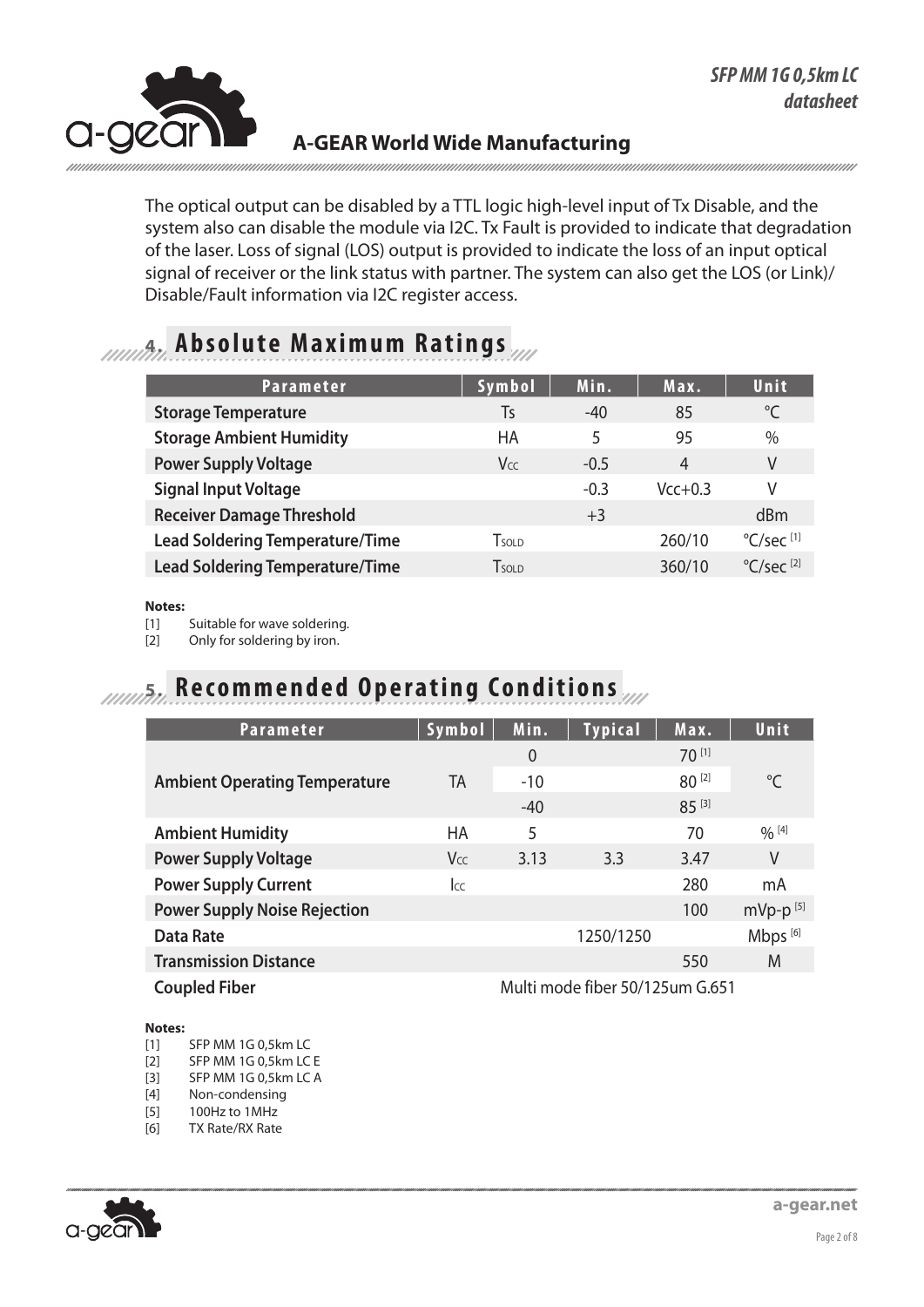## **6. Specification of Transmitter**

| <b>Parameter</b>                         | Symbol                                                | Min. | <b>Typical</b> | Max.  | Unit              |
|------------------------------------------|-------------------------------------------------------|------|----------------|-------|-------------------|
| <b>Average Output Power</b>              | POUT                                                  | $-9$ |                | $-2$  | dBm               |
| <b>Extinction Ratio</b>                  | ER                                                    | 9    |                |       | dB                |
| <b>Center Wavelength</b>                 | λc                                                    | 830  | 850            | 860   | $nm^{[4]}$        |
| <b>Spectrum Bandwidth(RMS)</b>           | σ                                                     |      |                |       | nm                |
| <b>Transmitter OFF Output Power</b>      | $P_{OFF}$                                             |      |                | $-45$ | dBm               |
| <b>Differential Line Input Impedance</b> | <b>RIN</b>                                            | 90   | 100            | 110   | Ohm               |
| <b>Optical Rise/Fall Time</b>            | tr/tf                                                 |      |                | 0.26  | $ns^{[1]}$        |
| <b>Total Jitter</b>                      | tj                                                    |      |                | 120   | DS <sup>[2]</sup> |
| <b>Output Eye Mask</b>                   | Compliant with IEEE802.3 z (class 1 laser safety) [3] |      |                |       |                   |

#### **Notes:**

[1] These are unfiltered 20-80% values.

[2] Measure at 2<sup>7</sup>-1 NRZ PRBS pattern

[3] Transmitter eye mask definition

[4] VCSEL Laser



# *AMARA* Specification of Receiver

| Parameter                                | Symbol      | Min. | <b>Typical</b> | Max. | Unit                 |
|------------------------------------------|-------------|------|----------------|------|----------------------|
| <b>Input Optical Wavelength</b>          | Ain         | 770  | 850            | 860  | $nm^{[4]}$           |
| <b>Receiver Sensitivity</b>              | $P_{IN}$    |      |                | -18  | $dBm$ <sup>[1]</sup> |
| <b>Input Saturation Power (Overload)</b> | <b>PSAT</b> |      |                |      | dBm                  |
| <b>Signal Detect (Assert Power)</b>      | $P_A$       |      |                | -19  | dBm                  |



**a-gear.net**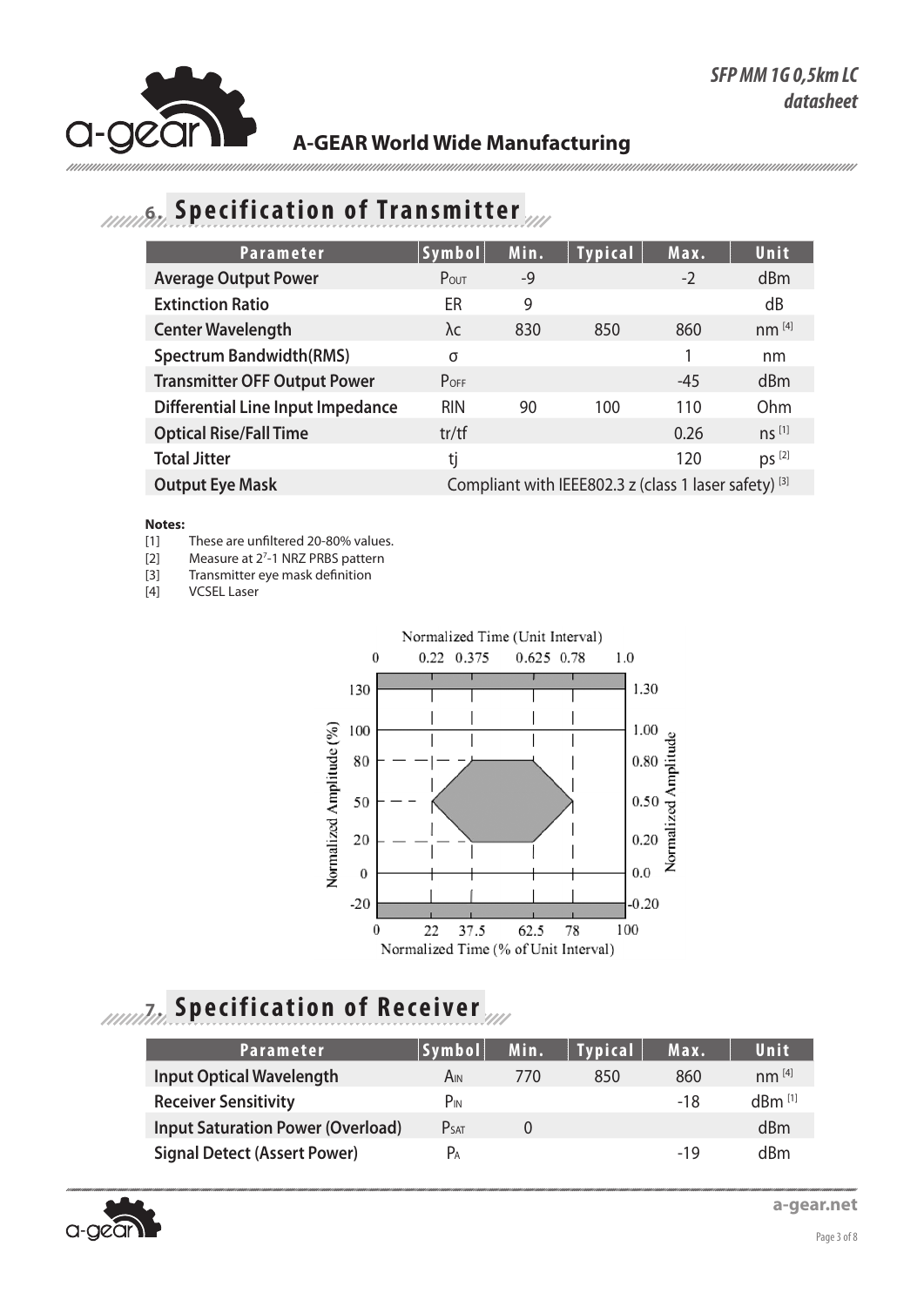

| Parameter                              | Symbol         | Min. | <b>Typical</b> | Max. | Unit                |
|----------------------------------------|----------------|------|----------------|------|---------------------|
| <b>Signal Detect (De-Assert Power)</b> | P <sub>D</sub> | -33  |                |      | $dBm^{[2]}$         |
| <b>Signal Detect Hysteresis</b>        | $P_A - P_D$    | 0.5  |                |      | dB                  |
| <b>Data Output Rise/Fall time</b>      | tr/tf          |      |                | 0.36 | $\mathsf{ns}^{[3]}$ |

#### **Notes:**

[1] Measured with Light source 850nm, ER=9dB; BER =<10<sup>-12</sup> @PRBS=2<sup>7</sup>-1 NRZ

[2] When SD De-Assert, the RX-LOS output is High-level (fixed)

[3] These are 20% $\sim$ 80% values.<br>[4] P<sub>IN</sub>-TIA

P<sub>IN-TIA</sub>

# *AMAR* **Electrical Interface Characteristics**

| <b>Parameter</b>                      | Symbol                   | Min.           | Max.      | Unit              |
|---------------------------------------|--------------------------|----------------|-----------|-------------------|
|                                       | <b>Transmitter</b>       |                |           |                   |
| <b>Total Supply Current</b>           | <b>I</b> cc              |                | A         | mA <sup>[1]</sup> |
| <b>Transmitter Disable Input-High</b> | <b>V</b> DISH            | $\overline{2}$ | $Vcc+0.3$ | V                 |
| <b>Transmitter Disable Input-Low</b>  | <b>V</b> <sub>DISL</sub> | $\Omega$       | 0.8       | V                 |
| <b>Transmitter Fault Input-High</b>   | <b>V</b> <sub>DISI</sub> | $\overline{2}$ | $Vcc+0.3$ | V                 |
| <b>Transmitter Fault Input-Low</b>    | <b>VTxFH</b>             | 0              | 0.8       | ٧                 |
|                                       | <b>Receiver</b>          |                |           |                   |
| <b>Total Supply Current</b>           | <b>I</b> cc              |                | B         | mA <sup>[1]</sup> |
| <b>LOSS Output Voltage-High</b>       | <b>VLOSH</b>             | $\mathcal{P}$  | $Vcc+0.3$ | $V^{[2]}$         |
| <b>LOSS Output Voltage-Low</b>        | <b>VLOSL</b>             | 0              | 0.8       | V                 |

**Notes:**

 $[1]$  A (TX) + B (RX) = 280mA (Not include termination circuit)

[2] LVTTL

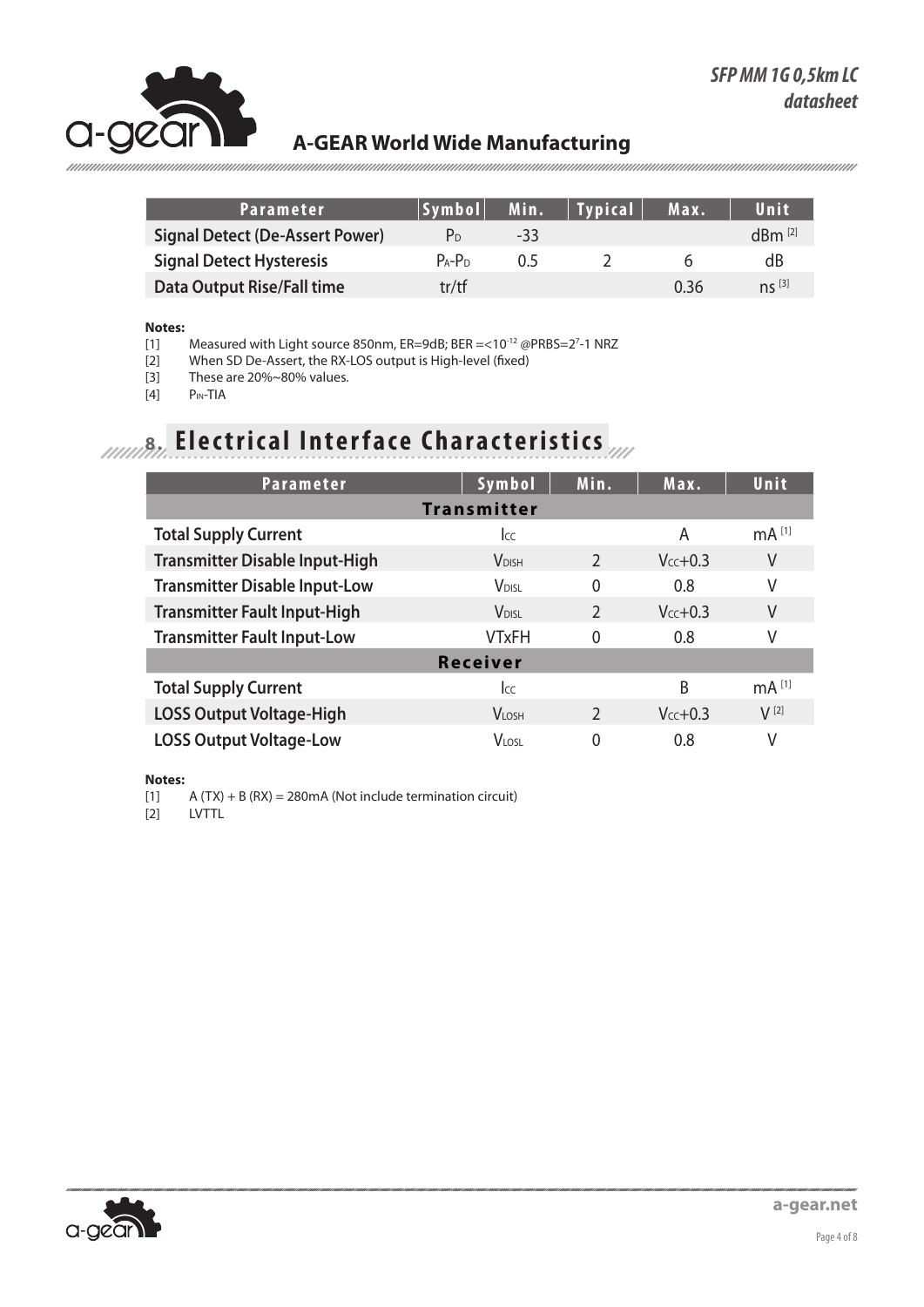mmmmm

### **A-GEAR World Wide Manufacturing**

## **9. Pin Assignment**



*Pin out of Connector Block on Host Board*

# **10. Pin Descriptions**

| Pin            | Symbol             | Name/Description                                                   |
|----------------|--------------------|--------------------------------------------------------------------|
|                | <b>VEET</b>        | Transmitter Ground (Common with Receiver Ground) <sup>[1]</sup>    |
| $\overline{2}$ | TFAULT             | Transmitter Fault. Not supported.                                  |
| 3              | T <sub>DIS</sub>   | Transmitter Disable. Laser output disabled on high or open. [2]    |
| 4              | MOD_DEF(2)         | Module Definition 2. Data line for Serial ID. [3]                  |
| 5              | MOD_DEF(1)         | Module Definition 1. Clock line for Serial ID. [3]                 |
| 6              | MOD_DEF(0)         | Module Definition 0. Grounded within the module. <sup>[3]</sup>    |
| 7              | <b>Rate Select</b> | No connection required [4]                                         |
| 8              | LOS                | Loss of Signal indication. Logic 0 indicates normal operation. [5] |
| 9              | <b>VEER</b>        | Receiver Ground (Common with Transmitter Ground) <sup>[1]</sup>    |
| 10             | VEER               | Receiver Ground (Common with Transmitter Ground) <sup>[1]</sup>    |
| 11             | <b>VEER</b>        | Receiver Ground (Common with Transmitter Ground) <sup>[1]</sup>    |
| 12             | RD-                | Receiver Inverted DATA out. AC Coupled                             |
| 13             | $RD+$              | Receiver Non-inverted DATA out. AC Coupled                         |
| 14             | VEER               | Receiver Ground (Common with Transmitter Ground) <sup>[1]</sup>    |
| 15             | <b>VCCR</b>        | <b>Receiver Power Supply</b>                                       |
| 16             | <b>VCCT</b>        | <b>Transmitter Power Supply</b>                                    |

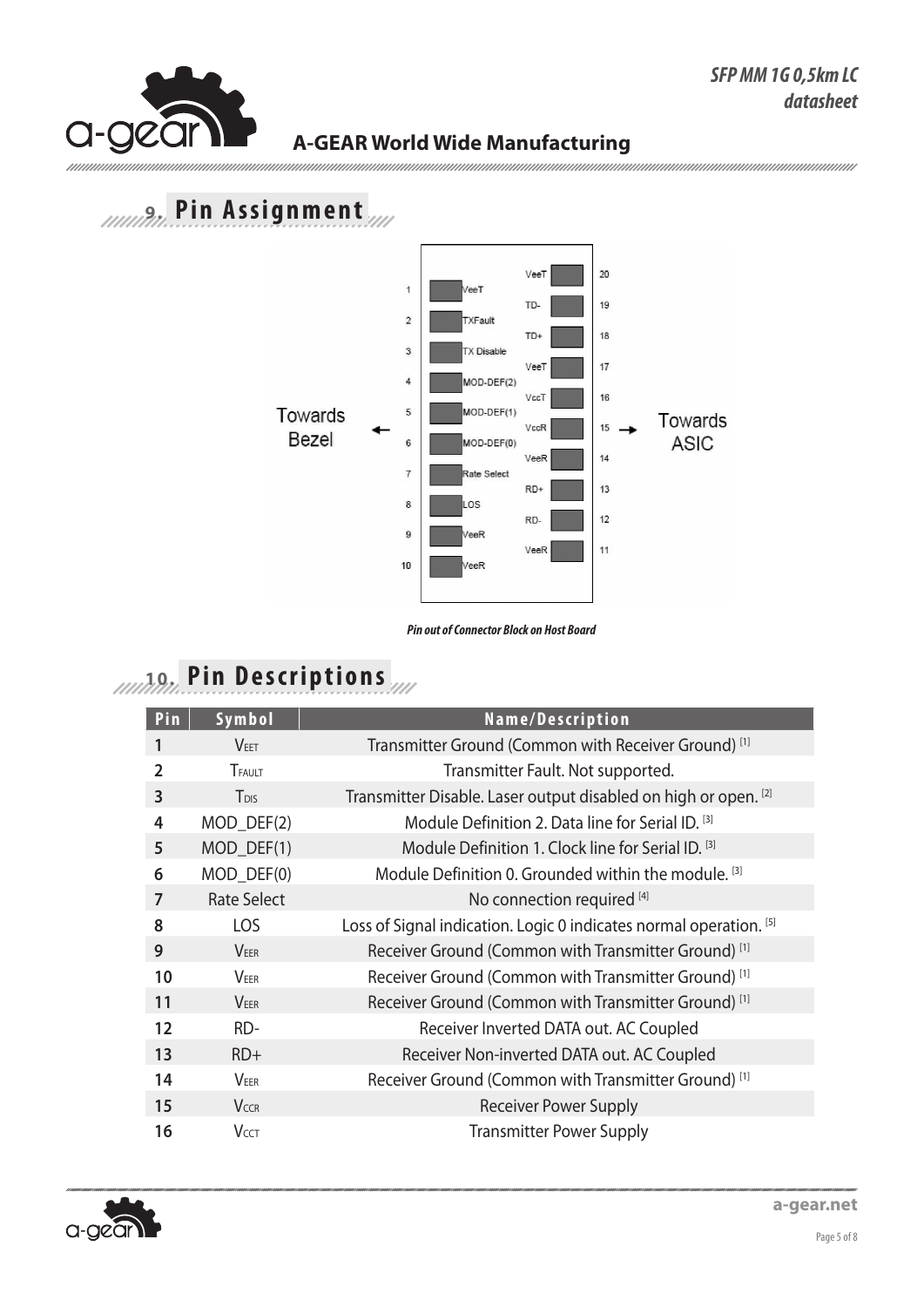

| Pin | Symbol           | Name/Description                                                |
|-----|------------------|-----------------------------------------------------------------|
| 17  | $\mathsf{V}$ fft | Transmitter Ground (Common with Receiver Ground) <sup>[1]</sup> |
| 18  | TD+              | Transmitter Non-Inverted DATA in. AC Coupled.                   |
| 19  | TD-              | Transmitter Inverted DATA in. AC Coupled.                       |
| 20  | Veet.            | Transmitter Ground (Common with Receiver Ground) <sup>[1]</sup> |

#### **Notes:**

- [1] Circuit ground is internally isolated from chassis ground.
- [2] Laser output disabled on T<sub>DIS</sub> > 2.0V or open, enabled on T<sub>DIS</sub> < 0.8V.
- [3] Should be pulled up with 4.7k 10kohms on host board to a voltage between 2.0V and 3.6V.
- [4] MOD\_DEF (0) pulls line low to indicate module is plugged in.
- [5] This is an optional input used to control the receiver bandwidth for compatibility with multiple data rates (most likely Fiber Channel 1x and 2x Rates).lf implemented, the input will be internally pulled down with > 30kΩ resistor. The input states are:
	- Low (0 0.8V): Reduced Bandwidth
	- (>0.8, < 2.0V): Undefined High (2.0 - 3.465V): Full Bandwidth
	- Open: Reduced Bandwidth
	-
- [6] LOS is open collector output should be pulled up with 4.7k 10kohms on host board to a voltage between 2.0V and 3.6V. Logic 0 indicates normal operation; logic 1 indicates loss of signal.

### **11. Digital Diagnostic Functions**

A-GEAR SFP MM 1G 0,5km LC transceivers support the 2-wire serial communication protocol as defined in the SFP MSA. It is very closely related to the E2PROM defined in the GBIC standard, with the same electrical specifications.

The standard SFP serial ID provides access to identification information that describes the transceiver's capabilities, standard interfaces, manufacturer, and other information. Additionally, A-GEAR SFP transceivers provide a unique enhanced digital diagnostic monitoring interface, which allows real-time access to device operating parameters such as transceiver temperature, laser bias current, transmitted optical power, received optical power and transceiver supply voltage. It also defines a sophisticated system of alarm and warning flags, which alerts end-users when particular operating parameters are outside of a factory set normal range.

The SFP MSA defines a 256-byte memory map in E2PROM that is accessible over a 2-wire serial interface at the 8 bit address 1010000X (A0h). The digital diagnostic monitoring interface makes use of the 8 bit address 1010001X (A2h), so the originally defined serial ID memory map remains unchanged. The interface is identical to, and is thus fully backward compatible with both the GBIC Specification and the SFP Multi Source Agreement. The operating and diagnostics information is monitored and reported by a Digital Diagnostics Transceiver Controller (DDTC) inside the transceiver, which is accessed through a 2-wire serial interface. When the serial protocol is activated, the serial clock signal (SCL, Mod Def 1) is generated by the host. The positive edge clocks data into the SFP transceiver into those segments of the E2PROM that are not write-protected. The negative edge clocks data from the SFP transceiver. The serial data signal (SDA, Mod Def 2) is bi-directional for serial data transfer. The host uses SDA in conjunction with SCL to mark the start and end of

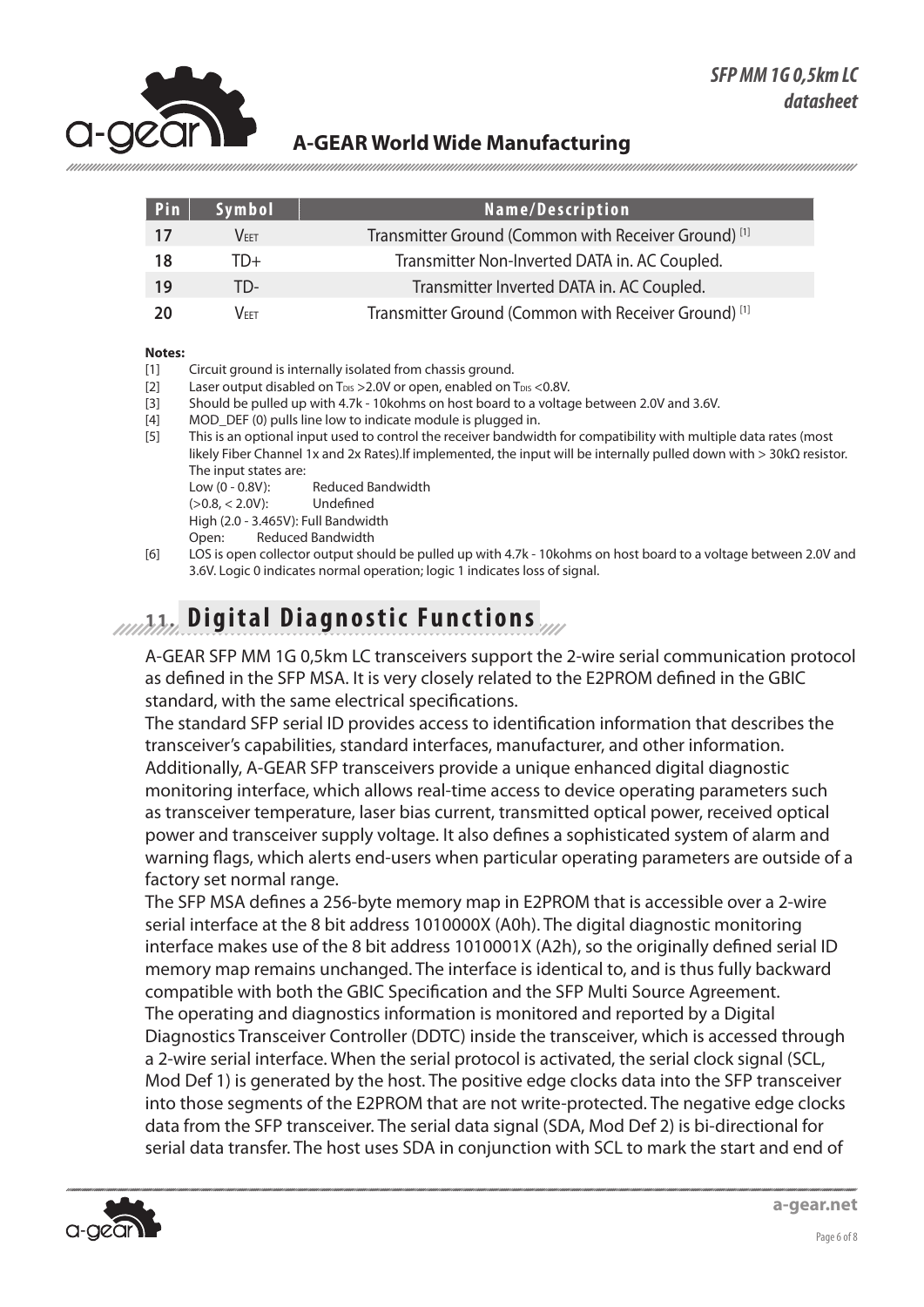

serial protocol activation. The memories are organized as a series of 8-bit data words that can be addressed individually or sequentially. Digital diagnostics for the SFP MM 1G 0,5km LC are internally calibrated by default.